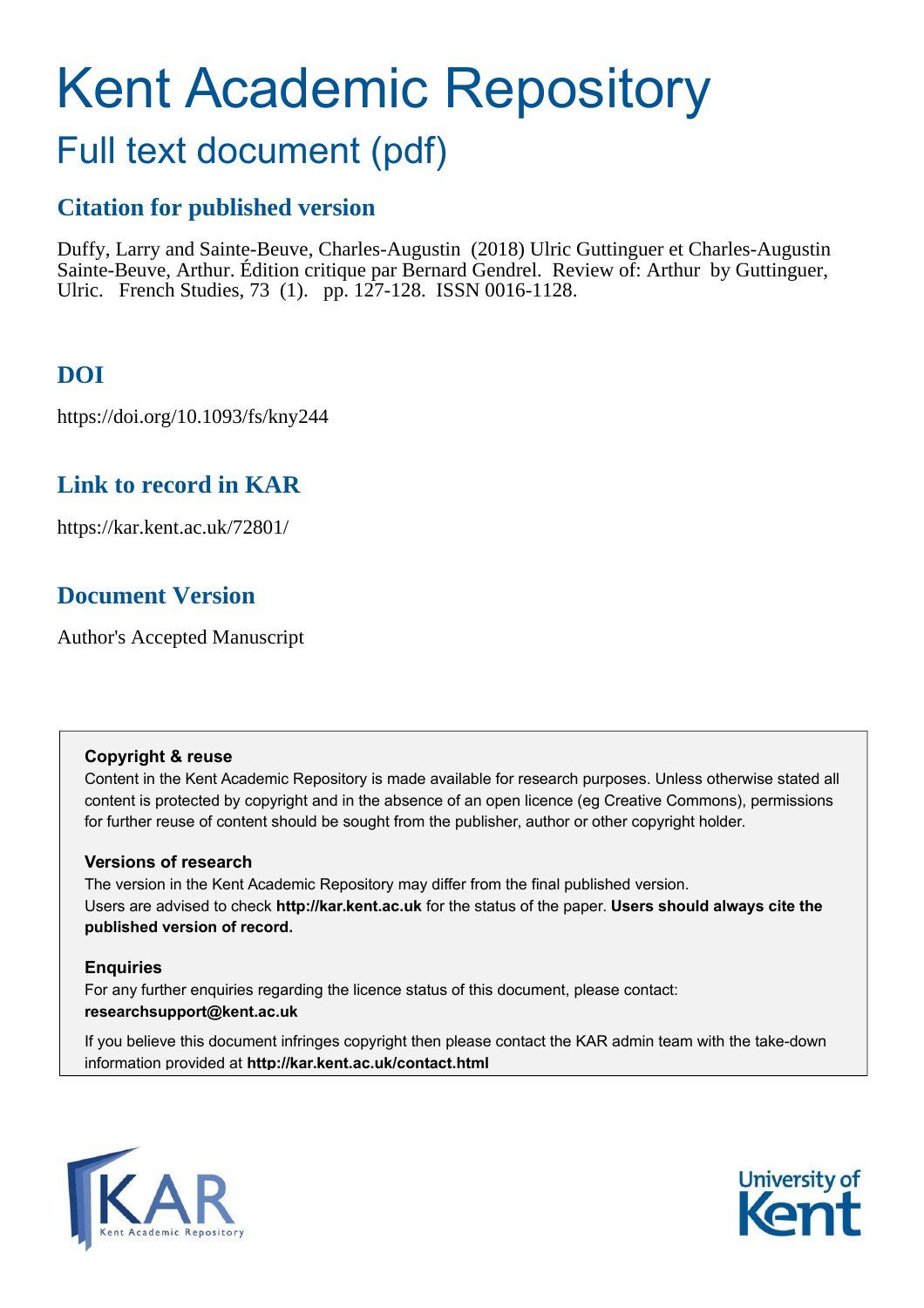Arthur. By ULRIC GUTTINGUER and CHARLES-AUGUSTIN SAINTE-BEUVE. Edited with an introduction by Bernard Gendrel. (Bibliothèque du XIX<sup>e</sup> Siècle, 45). Paris: Classiques Garnier, 2017. 366 pp.

This volume contains two versions of the same novel: one by the romantic poet Ulric Guttinguer (1787-1866), published in 1836, and one by Guttinguer's friend and collaborator Sainte-Beuve, discovered in manuscript form among the late critic's papers and published posthumously in 1901. Bernard Grendel's critical introduction surveys both texts and their initially collaborative genesis in the context of their authors' friendship, formed through their membership of the Cénacle. In a 'Note sur l'établissement des textes', Grendel outlines his typographical, orthographical and organisational modifications of previous editions and (in Sainte-Beuve's case) of manuscripts, and provides a publication history of the novels: Guettinguer's, although published in full shortly after completion in 1836 (a 'troisième partie', originally to be complemented by Sainte-Beuve's putative contribution, was published in 1834, and later became the 'deuxième partie' of the 1836 edition), remained relatively obscure until brought to a wider public in a 1925 edition by the Abbé Henri Bremond; Sainte-Beuve's was edited by Charles de Spoelberch de Lovenjoul and published in his 1901 recueil Sainte-Beuve inconnu. Guttinguer's novel is in many respects a representative artefact of 1830s romanticism. A 'found' manuscript begins by recounting traumatising events of the Revolution (religious persecution in particular) during the childhood of the eponymous narrator (contemporaneous with Guttinguer's). Following a troubled adolescence during the Empire, the narrator's early adulthood is characterised by a series of unhappy love affairs, the relation of which contains numerous references to major works of European romanticism, but also to contemporary discursive phenomena: he characterises his mental state as having been overcome by 'une monomanie qui fut une véritable démonomanie' (p. 61). Various genres are deployed: the first-person confessional style gives way to third-person narrative and epistolary interchange. The protagonist's project of vengeance yields to repentance grounded in rediscovered faith; solace is eventually found in religion, to the extent that the novel may be seen as the history of a conversion (an earlynineteenth-century En route, as it were), parallelling that of its author which occurred as the project developed. The remainder of the text consists of a sequence of didactic exercises in catholic apologetics, culminating in a condemnation of the outcomes of celebrated romantic works. Sainte-Beuve's version, undertaken when Guttinguer was having difficulties with his own, was later abandoned so that the critic could work on his novel Volupté. It is a less eclectic, more conventional, concise, polished and stylistically consistent work than Guttinguer's, its only departures from first-person narrative being a number of the narrator's poems (published elsewhere under Sainte-Beuve's name). Both texts are annotated throughout with relevant bibliographical and contextual information, and supplemented by two Annexes of additional material by Guttinguer : one consisting of 'Passages de l'édition de 1834 supprimés dans l'édition de 1836', and another, 'Extraits des documents fournis par Guttinguer à Sainte-Beuve', consisting of autobiographical and epistolary fragments relating to the women on whom Guttinguer based his narrator's fictional lovers. These Annexes are followed by a chronology, a bibliography, and an index of proper names.